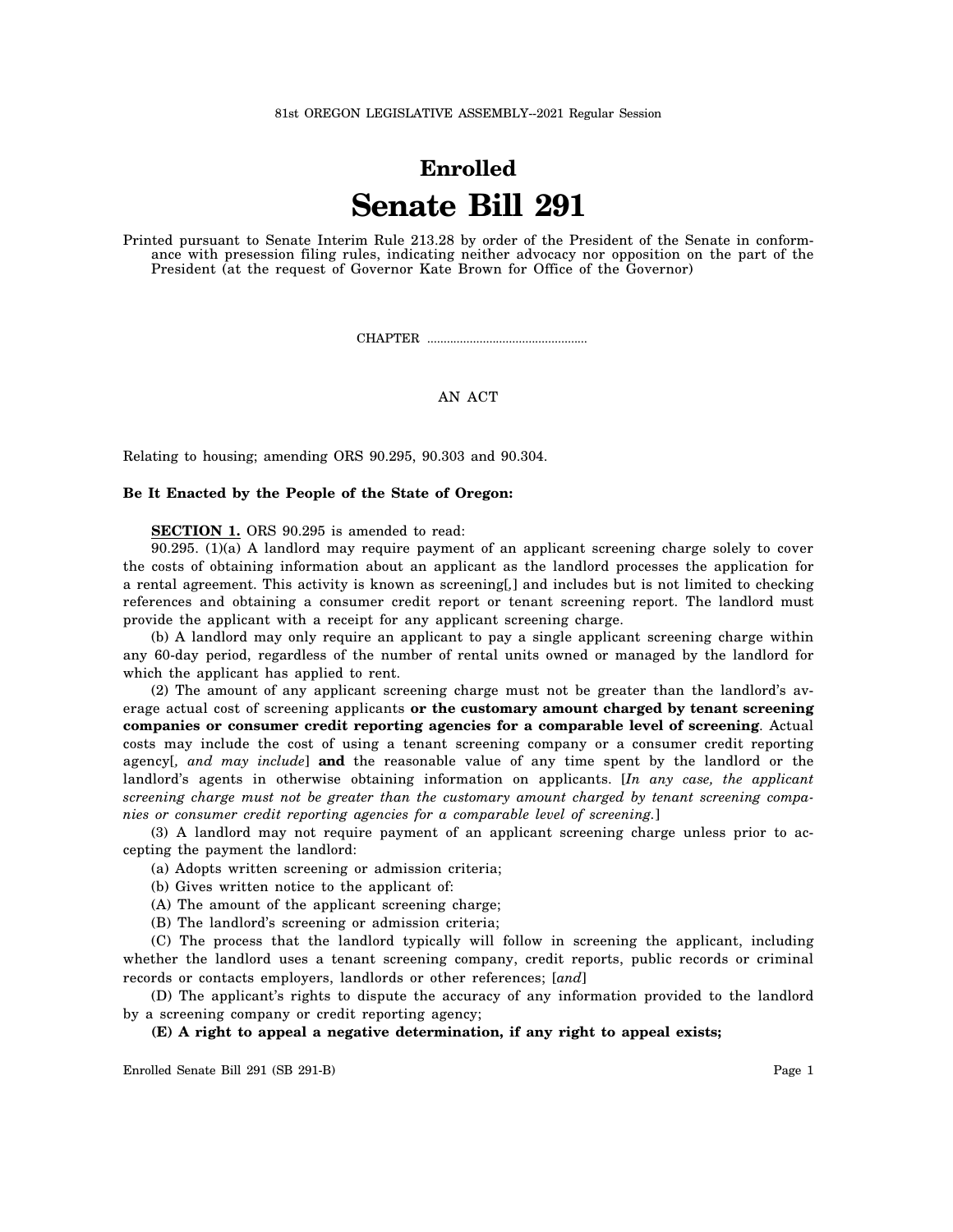**(F) Any nondiscrimination policy as required by federal, state or local law plus any nondiscrimination policy of the landlord, including that a landlord may not discriminate against an applicant because of the race, color, religion, sex, sexual orientation, national origin, marital status, familial status or source of income of the applicant;**

**(G) The amount of rent the landlord will charge and the deposits the landlord will require, subject to change in the rent or deposits by agreement of the landlord and the tenant before entering into a rental agreement; and**

**(H) Whether the landlord requires tenants to obtain and maintain renter's liability insurance and, if so, the amount of insurance required; and**

(c) Gives actual notice to the applicant of an estimate, made to the best of the landlord's ability at that time, of the approximate number of rental units of the type, and in the area, sought by the applicant that are, or within a reasonable future time will be, available to rent from that landlord. The estimate shall include the approximate number of applications previously accepted and remaining under consideration for those units. A good faith error by a landlord in making an estimate under this paragraph does not provide grounds for a claim under subsection [*(8)(b)*] **(6)(b)** of this section[*;*]**.**

[*(d) Gives written notice to the applicant of the amount of rent the landlord will charge and the deposits the landlord will require, subject to change in the rent or deposits by agreement of the landlord and the tenant before entering into a rental agreement; and*]

[*(e) Gives written notice to the applicant whether the landlord requires tenants to obtain and maintain renter's liability insurance and, if so, the amount of insurance required.*]

[*(4) Regardless of whether a landlord requires payment of an applicant screening charge, if a landlord denies an application for a rental agreement by an applicant and that denial is based in whole or in part on a tenant screening company or consumer credit reporting agency report on that applicant, the landlord shall give the applicant actual notice of that fact at the same time that the landlord notifies the applicant of the denial. Unless written notice of the name and address of the screening company or credit reporting agency has previously been given, the landlord shall promptly give written notice to the applicant of the name and address of the company or agency that provided the report upon which the denial is based.*]

[*(5) Except as provided in subsection (4) of this section, a landlord need not disclose the results of an applicant screening or report to an applicant, with respect to information that is not required to be disclosed under the federal Fair Credit Reporting Act. A landlord may give to an applicant a copy of that applicant's consumer report, as defined in the Fair Credit Reporting Act.*]

[*(6)*] **(4)** Unless the applicant agrees otherwise in writing, a landlord may not require payment of an applicant screening charge when the landlord knows or should know that no rental units are available at that time or will be available within a reasonable future time.

[*(7)*] **(5)** A landlord that requires an applicant screening charge must refund the applicant screening charge to the applicant within a reasonable time if the landlord:

(a) Fills the vacant dwelling unit before screening the applicant; or

(b) Does not screen the applicant for any reason.

[*(8)(a)*] **(6)(a)** An applicant may not recover an applicant screening charge from the landlord if the [*tenant*] **applicant** refuses an offer from the landlord to rent the dwelling unit.

(b) The applicant may recover from the landlord twice the amount of any applicant screening charge paid, plus \$150, if:

(A) The landlord fails to comply with this section with respect to the applicant's screening or screening charge; or

(B) The landlord does not conduct a screening of the applicant for any reason and fails to refund an applicant screening charge to the applicant within a reasonable time.

**SECTION 2.** ORS 90.303 is amended to read:

90.303. (1) When evaluating an applicant, a landlord may not consider [*an*] **a previous** action to recover possession pursuant to ORS 105.105 to 105.168 if the action:

Enrolled Senate Bill 291 (SB 291-B) Page 2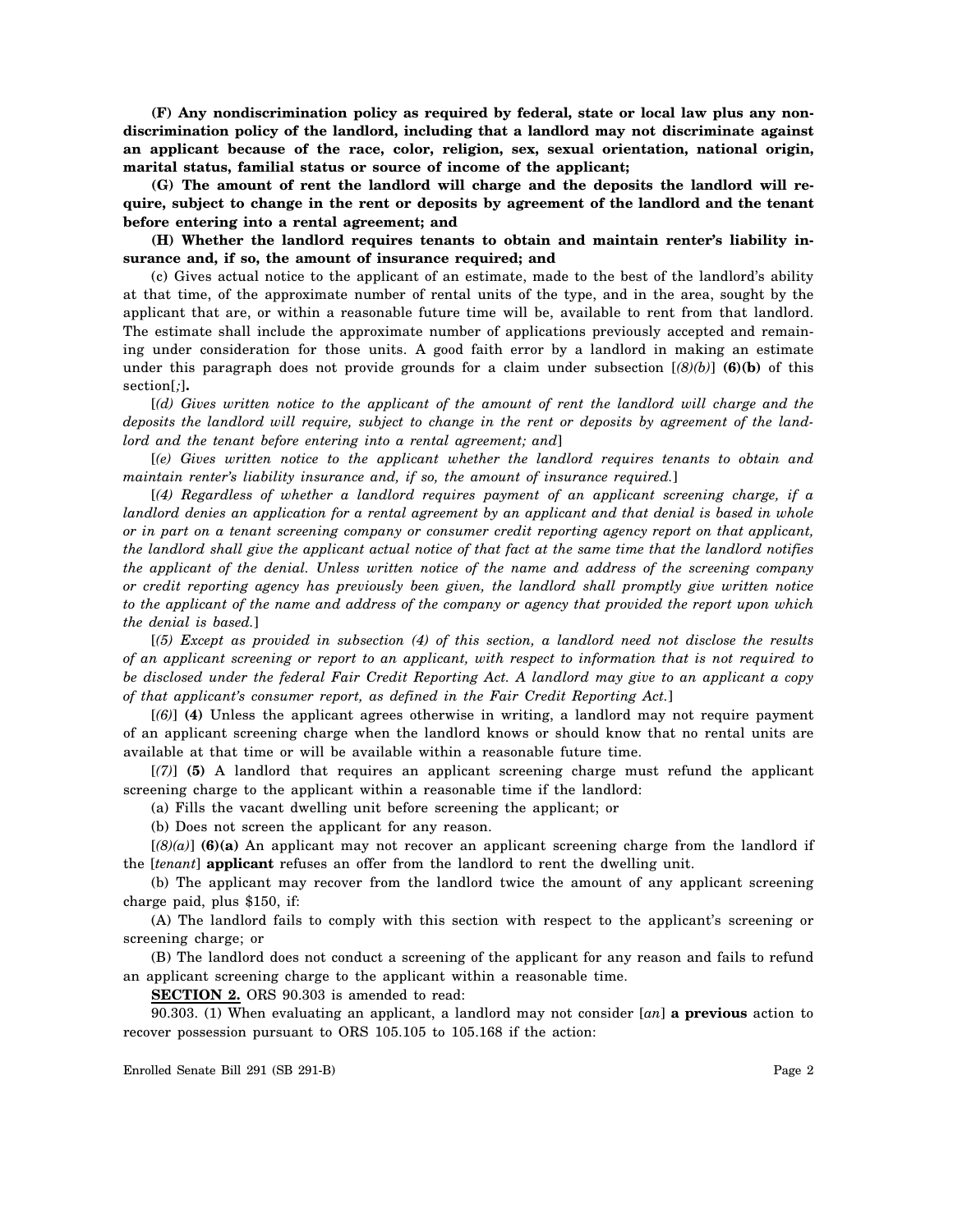(a) Was dismissed or resulted in a general judgment for the applicant before the applicant submits the application.

(b) Resulted in a general judgment against the applicant that was entered five or more years before the applicant submits the application.

(2) When evaluating the applicant, a landlord may [*not*] consider a previous arrest of the applicant [*if the arrest did not result in a conviction. This subsection does not apply*] **only** if the arrest [*has*] resulted in charges for criminal [*behavior*] **conduct** as described in subsection (3) of this section [*that have not been dismissed at the time the applicant submits the application.*] **and:**

**(a) The applicant was convicted of the charges; or**

**(b) The charges are pending and the applicant is not presently participating in a diversion, conditional discharge or deferral of judgment program on the charges.**

(3) When evaluating the applicant, the landlord may [*not*] consider criminal [*conviction and charging history unless the conviction or pending charge is*] **convictions or pending charges only** for conduct that **is presently illegal in this state and** is:

(a) A drug-related crime, but not including convictions based solely on the use or possession of marijuana;

(b) A person crime;

(c) A sex offense;

(d) A crime involving financial fraud, including identity theft and forgery; or

(e) Any other crime if the conduct for which the applicant was convicted or charged is of a nature that would adversely affect:

(A) Property of the landlord or a tenant; or

(B) The health, safety or right to peaceful enjoyment of the premises of residents, the landlord or the landlord's agent.

(4) When evaluating an applicant, a landlord may not consider the possession of a medical marijuana card or status as a medical marijuana patient.

**SECTION 3.** ORS 90.304 is amended to read:

90.304. (1) If a landlord [*requires an applicant to pay an applicant screening charge and the application is denied, or if an applicant makes a written request following the landlord's denial of an application,*] **denies an application after the landlord's application of screening or admissions criteria, within 14 days of the denial** the landlord must [*promptly*] provide the applicant with a written statement of one or more reasons for the denial.

(2) The landlord's statement of reasons for denial required by subsection (1) of this section may consist of a form with one or more reasons checked off. The reasons may include, but are not limited to, the following:

(a) Rental information, including:

(A) Negative or insufficient reports from references or other sources.

(B) An unacceptable or insufficient rental history, such as the lack of a reference from a prior landlord.

(C) A prior action for possession under ORS 105.105 to 105.168 that resulted in a general judgment for the plaintiff or an action for possession that has not yet resulted in dismissal or general judgment.

(D) Inability to verify information regarding a rental history.

(b) Criminal records, including:

(A) An unacceptable criminal history.

(B) Inability to verify information regarding criminal history.

(c) Financial information, including:

(A) Insufficient income.

(B) Negative information provided by a consumer credit reporting agency.

(C) Inability to verify information regarding credit history.

(d) Failure to meet other written screening or admission criteria.

(e) The dwelling unit has already been rented.

Enrolled Senate Bill 291 (SB 291-B) Page 3